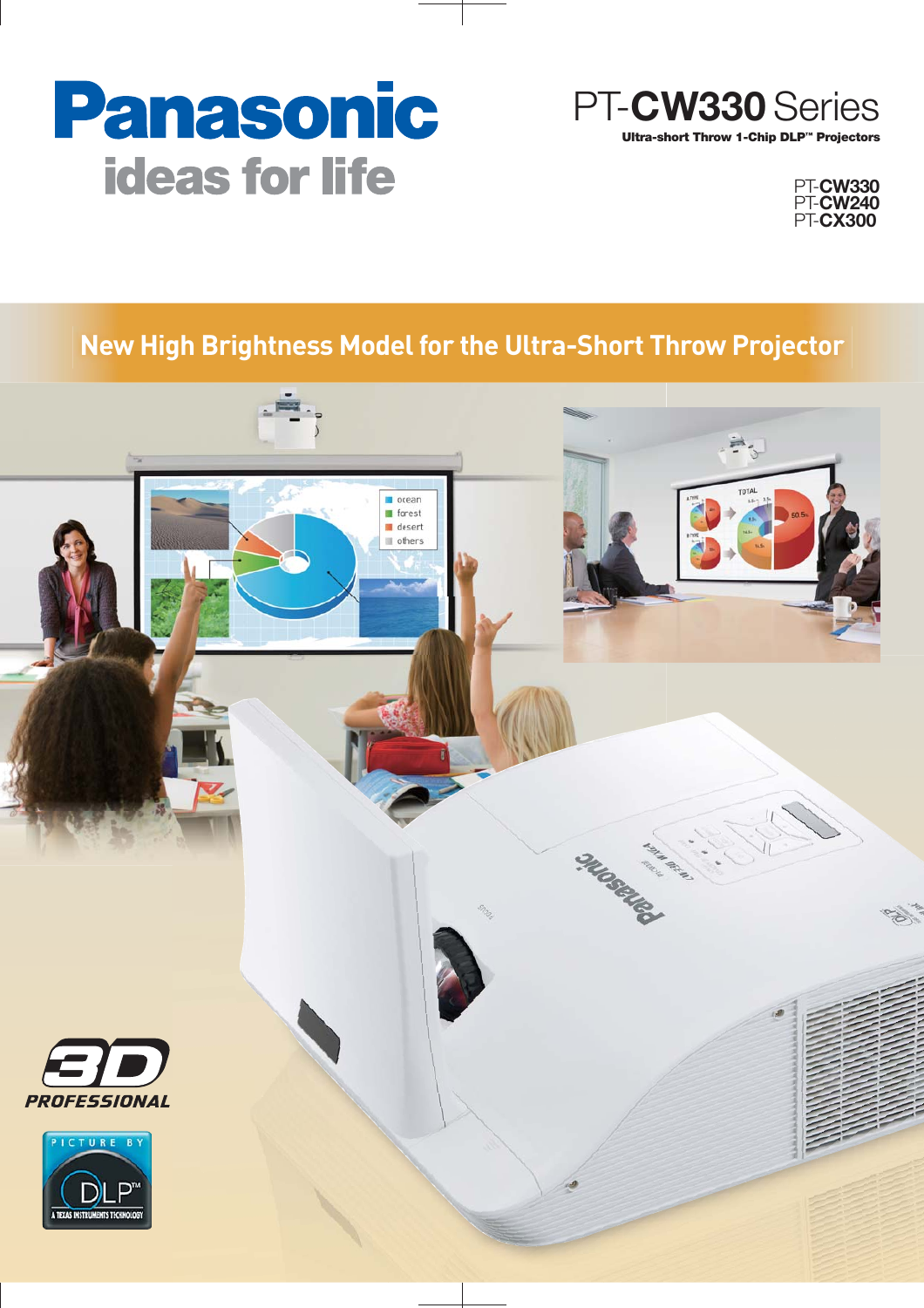# **The New High-brightness Ultra-short Throw 3D Projector Ensures Bright and Easy-to-see Image Projection**

The new ultra-short throw projector with a high brightness of 3,100 lm\*2 can project images onto a wide 80-inch screen with a short projection distance of 0.60 m\*1 . This projector is effective for presentations in brightly lit rooms. Its 3D projections make classes, seminars, events and exhibitions more impressive and effective, providing a wider range of uses.



# **A Wide Variety of Functions Expands Projector Possibilities**

# **Ultra-short Throw**

### **Projection onto a wide 80-inch screen with a short projection distance of 0.60 m\*1**

The ultra-short throw projector can be wall-mounted with an optional wall mount bracket (ET-PKC200W). There is no need to worry about the presenter's shadow on the screen and glare of the projection light.



# **High Brightness**

#### **High Brightness of 3,100 lm\*2**

The high brightness of 3,100 lm\*2 and high contrast ratio of 8000:1\*3 ,ensuring bright and easy-to-see image projection, is highly effective for lessons and presentations in classrooms and meeting rooms.



# **3D Ready**

#### **3D Projection Ensuring powerful images**

The projector delivers 3D images. You can enjoy powerful 3D images with a reproduction apparatus and the 3D glasses\*4 . The combination of this system with the short-throw function enables space-saving 3D projection, helping you create innovative and attractive presentations.



\* The above is an image only for explanation.The screens and photos illustrating the functions look different from the real things.

## **Wider Range of Applications**

**Events with dramatic impact Appealing displays** 

**Exhibitions with promotional effects Highly realistic museums**

Powerful large-screen 3D projection in limited booth space makes your events and exhibitions more exciting and realistic, and enhances the appeal of your products and services displayed in showrooms and shopwindows.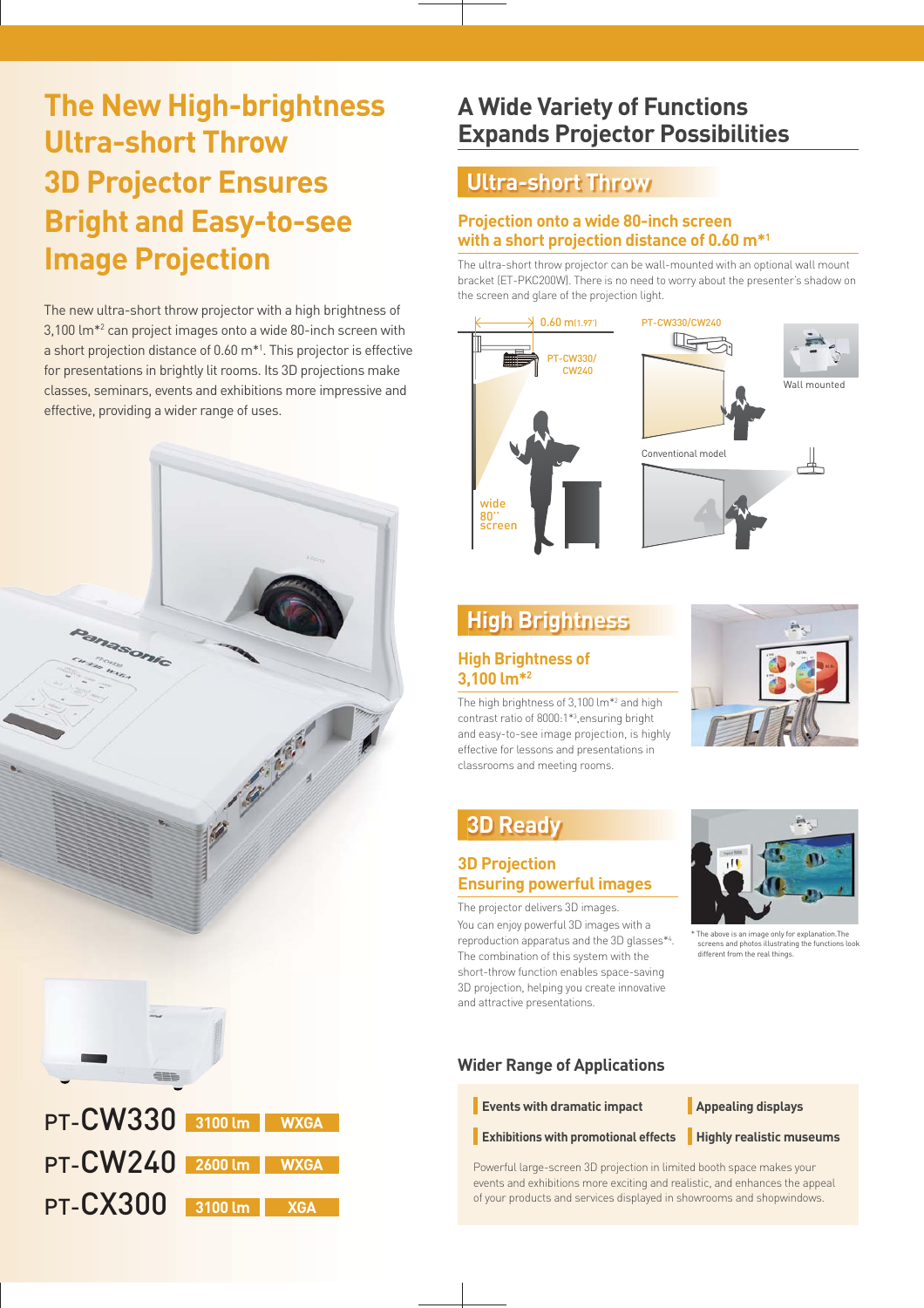#### **Supporting Various 3D Systems**

#### **HDMI Input Terminal Supports 3D**

The HDMI input terminal supports 3D. Connect a 3D Blu-ray player to the projector to project Blu-ray 3D images.

#### **DLP™ Link™**

As synchronized signals are contained between the frames (images) for the left and right eyes, you can build a 3D system without the need for the optional emitter.

Configuration: 3D Contents + Reproduction apparatus + 3D Glasses\*4 (DLP™ Link™ system)

#### **3D-compatible Signal**

Supports Frame Packing, Side-by-Side, Top-and-Bottom, and Frame Sequential method.

#### [Viewing 3D images]

View 3D images at a distance at least three times further than the height of the screen. Each person views and feels the 3D images differently. In some cases, the effects may cause viewers to feel sick. If you see double 3D images or do not see stereoscopic images, you may feel fatigue or discomfort If you feel sick, immediately stop viewing 3D images. Children younger than five or six years old should not view 3D images.

#### **The DLP™ System Maintains Long-lasting, Stable Performance.**

In the DLP™ system, the image quality does not degrade with time due to long life of the device. You can use the projector for various systems over a long period without worry of quality loss. \*5

#### **10 W High-output Speaker Meet Your Meeting/Seminar Room Needs.**

The volume level of the 10 W high-output speaker is enough for meeting rooms and classrooms; you do not need to use an external speaker. You can make multi-media presentations.

#### **Ensuring a Long Lamp Replacement Cycle**

The lamp replacement cycle for the PT-CW330/CX300 is 4,000 hours\*6 ; and for the PT-CW240 is 5,000 hours\*6 . Such long replacement cycles reduce the hassle and the cost of maintenance, while minimizing environmental impact.

#### **0.5 W\*7 Standby Power Consumption**

The standby power consumptions is as low as 0.5 W \*7 , reducing running cost and effects on the environment.

#### **Extensive Interfaces with an HDMI Input Terminal**

Extensive interfaces, including two sets of computer (RGB) input terminals, one set of computer (RGB) output terminals and an HDMI input terminal, allows a wide range of system configurations.



#### **Audio Can Be Output in Standby Mode**

Audio can be output from the audio output terminal in Standby mode\*8 . This function is useful when the audio output terminal is connected to the external audio system \*9 via the projector.

#### **"Crestron RoomView™" Compatible**

The wired LAN terminal supports Crestron's application software, "Crestron RoomView™ ", which can control various system devices by using a personal computer connected to the network.

## **Superb Performance Convenient Functions**

#### **"Wall Color Setting" Convenient for a Classroom with no Screen**

The PT-CW330/CW240/CX300 has an image mode performing optimal correction when projecting onto a blackboard and wall.

#### **Easy to Replace the Lamp**

Replace the lamp from the side of the projector. When replacing the lamp, there is no need to detach the projector from the ceiling bracket or the wall mount bracket.



#### **"Security Bar" Useful for Protection against Theft**



The PT-CW330/CW240/CX300 is equipped with the "security bar" for preventing theft.

#### **Wireless Remote Control is Convenient When Using More Than One Projector.**



A maximum of seven IDs (ALL, ID1-ID6) can be set up, allowing individual remote control of each projector.

#### **Eco-friendly**

- No halogenated flame retardants are used in the cabinet.
- Lead-free glass is used for the lens.
- Coating-free cabinet for easy recycling.
- Low standby power of 0.5 W\*7
- Switchable lamp mode
- \*1 Available for PT-CW330/CW240.
- 
- \*2 PT-CW240 has brightness of 2,600 lm.<br>\*3 During RGB signal input, Lamp power:Normal.<br>\*4 To view 3D images, DLP™ Link™ active-shutter 3D glasses are separately required. (In the<br>active shutter system, the right/left liqui according to projected images.)(The active-shutter 3D glasses with refresh rate of 96 – 144 Hz are recommended.3D images of 60 Hz can also be viewed by a 120 Hz compatible device.) \*5 Twenty-four-hour continuous operation is not available.
- \*6 This is the maximum value when the lamp power is set to Eco mode where the lamp is turned on for 2 hours and off for 0.25 hours. If the lamp is turned on more times or kept on for a long time, the lamp replacement cycle will shorten. In Normal mode, the lamp replacement cycle<br>is 3,000 hours.The usage environment affects the duration of the lamp.<br>\*7 When [LAN (Standby]]/[VGA Out (Standby]]/[In Standby Mode
- \*8 Select the Menu for setting.
- \*9 In addition to the speaker, an audio amplifier is necessary.